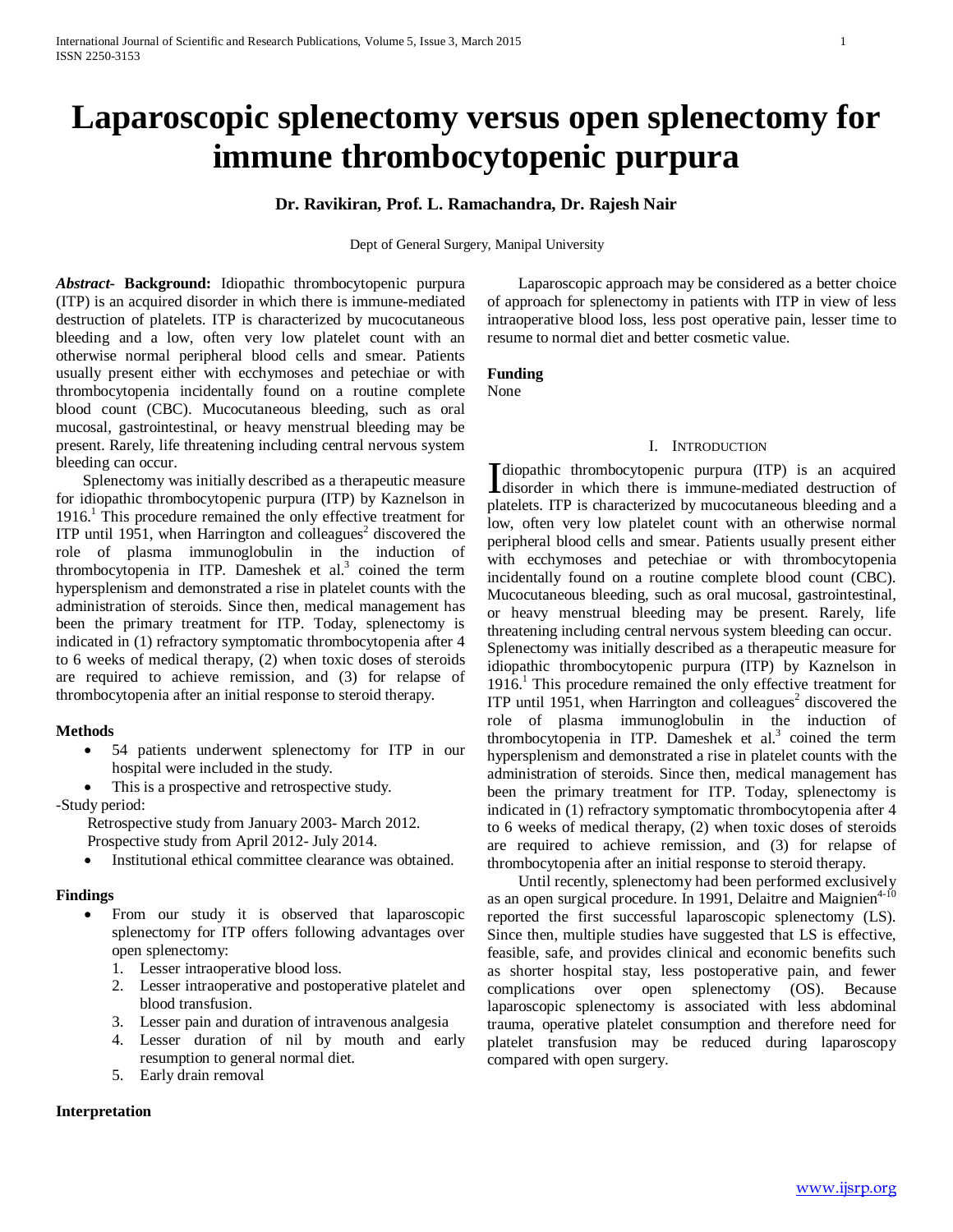# II. MATERIALS AND METHODS

- 54 patients underwent splenectomy for ITP in our hospital were included in the study.
- This is a prospective and retrospective study.

# -Study period:

 Retrospective study from January 2003- March 2012. Prospective study from April 2012- July 2014.

- Institutional ethical committee clearance was obtained.
- **Inclusion criteria:**
	- 1. All patients who underwent splenectomy for ITP in Kasturba Hospital, Manipal from January 2004 to July 2014.
- 2. Age  $>18$ years.

# **Exclusion criteria**

1. Laparoscopy converted to open splenectomy

- 2. Age < 18years.
	- 3. Patietnts undergoing any other surgery concomitantly with laparoscopic/open splenectomy.
	- 4. Patients with co-existing myeloproliferative diseases.
- All patients were referred from medicine department for splenectomy. Medical therapy with steroids and other immunomodulatory agents constituted the initial treatment option. However, when the disease was refractory to medical therapy or the toxicity of the medication was unacceptable, splenectomy was offered.
- Type of procedure (laparoscopic/open splenectomy) was based on the preference of the operating surgeon. All successful laparoscopic splenectomies for ITP, were done by a single surgeon. Open splenectomies were by random surgeons in the department of General surgery.
- Nature of procedure and complications associated with the procedure has been explained to the patient. Outcome of splenectomy for ITP has been explained.
- All patients received immunization against pneumococcus and H. influenza at least 2 weeks before surgery.
- Patients with severe anaemia and very low platelet counts were optimized before surgery either with IVIG and or blood and platelet transfusion, so the platelet count reached at least 10,000/μL.
- All clinical and laboratory data were collected from the medical records of the patients.
- Patients were shaved from nipples to mid thigh in night before surgery. Ryles tube was placed in all patients and urinary catheter was placed as per surgeon's choice on the day of surgery under anaesthesia.
- Antibiotic was given at the time of induction of anaesthesia and were continued for 3-5 days depending on the surgeon's choice.
- Intraoperative/postoperative platelet and blood transfusions were given depending on the individual patient's blood loss intraoperatively.
- Postoperative pain was evaluated by using Visual analogue scale (VAS) in the immediate postoperative period usually in the postoperative ICU (0 hours), after 12 hours and 24 hours.
- Nature of parenteral analgesic was of surgeon's choice usually opioid congeners/NSAIDs at the standard dose required. Duration of analgesics was depending on the pain experienced by the patient. Oral analgesics were given as and when required after stopping parenteral analgesics.
- Duration of nil by mouth is calculated from the time patient reaches post operative ICU to the time when patient tolerates liquids usually water. This time is usually 6 hrs for laparoscopic splenectomy group and 24 hrs for open splenectomy group. In case of intolerance to liquids at 6 hrs/ 24 hrs in the respective groups the time at which patient tolerates liquids was taken in to account. Similarly tolerance to general normal diet is calculated.
- Platelet counts were repeated on the following day and subsequently daily till it stabilized.
- Patients were categorized into responders, complete responders and refractory based on the classification described by International Working Group (Vicenza Consensus Conference) in 2009 (mentioned above).
- Patients were discharged once platelet count stabilized in case of responders incase of persistent low platelet counts post surgery which required treatment they were considered refractory and started on immunosuppresants and are evaluated for accessory spleens by sulphur colloid scans/denatured red blood cell scintigraphy.
- Antiplatelets and anticoagulants were started if platelet counts are  $>10,00,000/$  μL.
- Patients were followed up regularly and frequency depending on the platelet count.
- Most of the patients had to be kept in the ward due to mounting platelet count.
- Abdominal drain was put in all patients and criteria for drain removal was drain out put less then 20ml for 24 hrs.
- Final analysis was made.



**Figure 1: Visual analogue scale**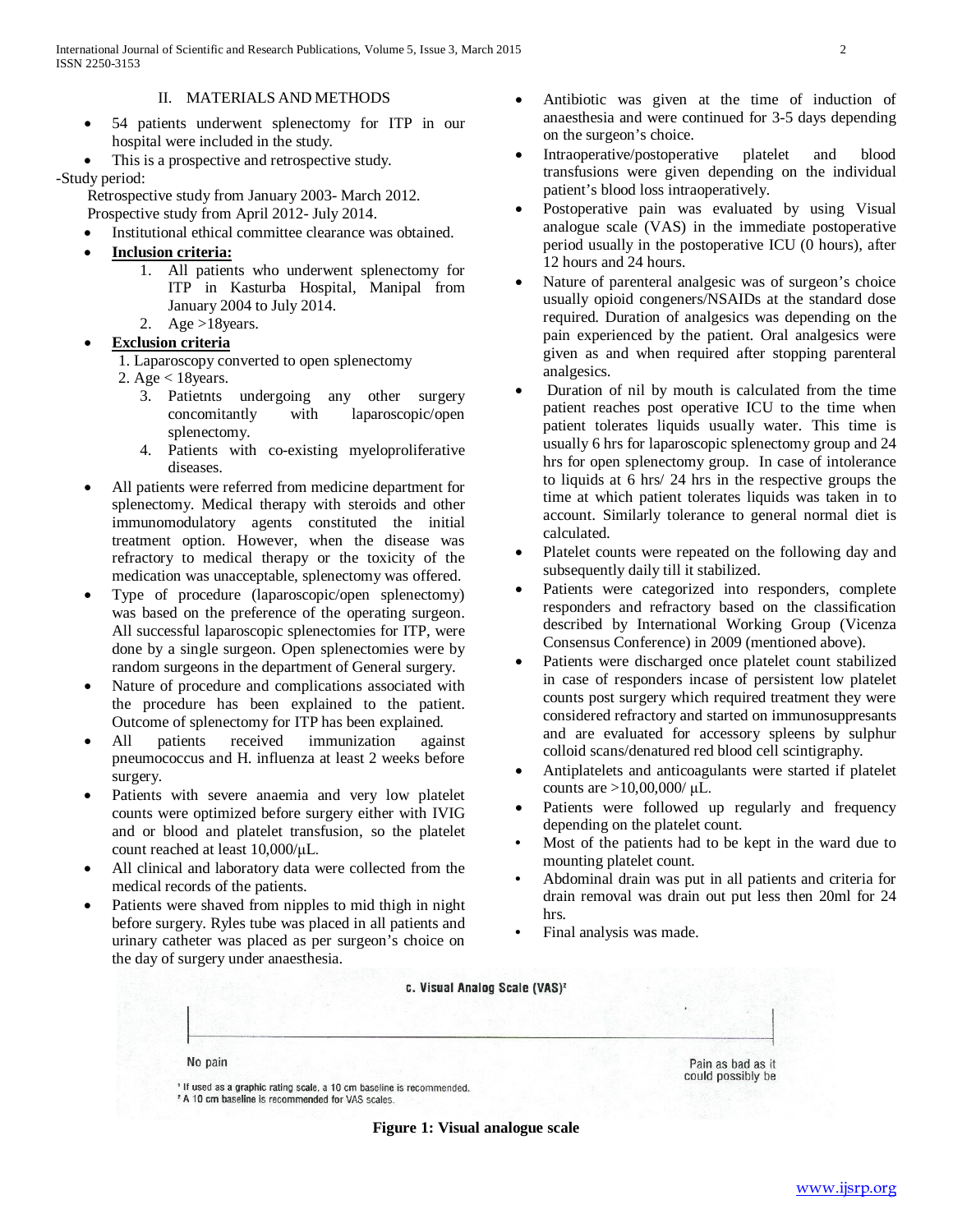

III. OBSERVATIONS AND ANALYSIS

 Total 54 patients underwent splenectomy for ITP in the given time period. Laparoscopic splenectomy was attempted in 32 patients and in 4 patients procedure had to be converted in to open splenectomy due to varied reasons. Hence, those 4 patients were excluded in the analysis.

• **Laparoscopic splenectomy group:**

#### **Patient's parameters:**

o 28 patients underwent laparoscopic splenectomy and were followed up within a range of 1-60 months.

#### • **Open splenectomy group:**

o 22 patients underwent open splenectomy and were followed up within a range of 2-40 months.



#### o **Age distribution**

 In this study, the range of age in laparoscopic splenectomy group is 19-57 years with mean age of 34.36 years  $(SD = 1.16)$ . Range of age in open splenectomy group is 19-66 years with mean age of

36.77 years (SD = 1.39). p value is  $0.507$  which is statistically not significant.

- Maximum number of patients are within 19-30 years.
	- o **Sex distribution**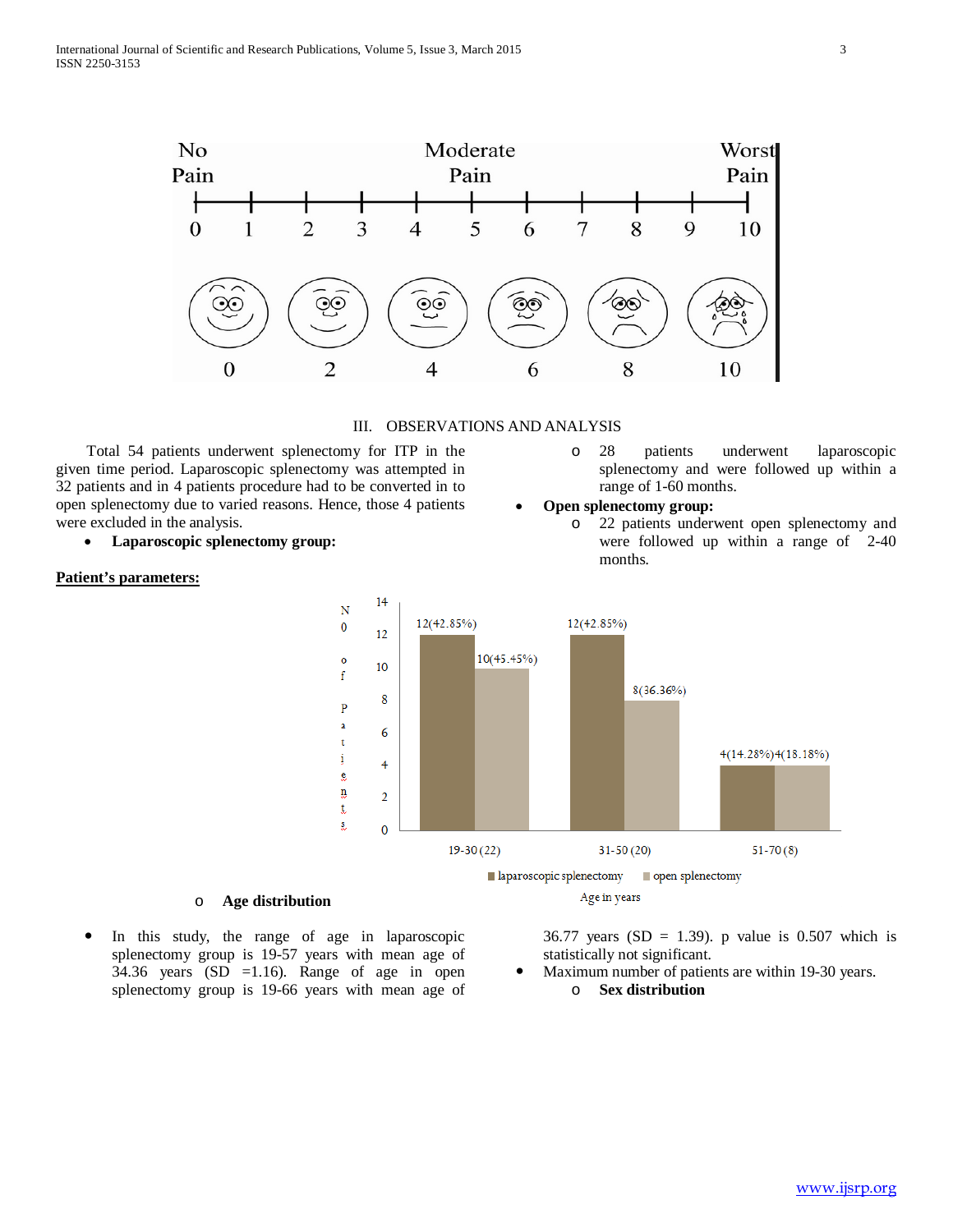| <b>Study group</b>              | <b>Males</b> | females | Ratio  |
|---------------------------------|--------------|---------|--------|
| Laparoscopic splenectomy (28) 5 |              | 23      | 1:4.6  |
| Open splenectomy (22)           | 8            | 14      | 1:1.75 |
| <b>Total (50)</b>               | 13           | 37      | 1:2.85 |

• In this study, 5/28 patients were males and 23/28 patients were females in the laparoscopy group with a ratio of 1:4.6. In open splenectomy group 8/22 patients were males and 14/22 patients were females with a ratio of 1:1.75.



# o **Chief complaints**

 $\bullet$ 

 Majority of the patients in the study had purpura 35 (70%) followed by menorrhagia in 18 (36%) patients, epistaxis in 8 (16%) patients, bleeding per rectum in 2 (4%) patients, haematuria in 5 (10%) patients, Epistaxis-16%  $(8)$ Bleeding per rectum- $4\%$  (2)  $\blacksquare$  Haematuria-10% (5)

Purpura- $70\%$  (35)

- Echymosis- $28%$  (14)
- Intracranial haemorrhage- $6\%$  (3)
- Solated malaise- $2\%$  (1)

Gum bleeding -  $10\%$  (5)

ecchymosis in14 (28%) patients and 5 (10%) patients presented with bleeding gums.

 Interestingly 3 (6%) patients presented with intracranial haemorrhage, 1 (2%) presented with isolated generalized weakness without any other complaints.

| Preoperative<br>platelet count | Laparoscopic<br>splenectomy | Open<br>splenectomy   | p value |
|--------------------------------|-----------------------------|-----------------------|---------|
| Mean (per µL)                  | 31178<br>$(SD=29298)$       | 25209<br>$(SD=27118)$ | 0.465   |
| Range (per µL)                 | 2000-100000                 | 3000-116000           |         |

# o **Preoperative platelet count**

 The mean preoperative platelet count in laparoscopic splenectomy group is 31178 (SD=29298) per μL and is

# o **Preoperative Haemoglobin**

open splenectomy group is 25209(SD=27118) per μL. p value is 0.465 which is statistically not significant.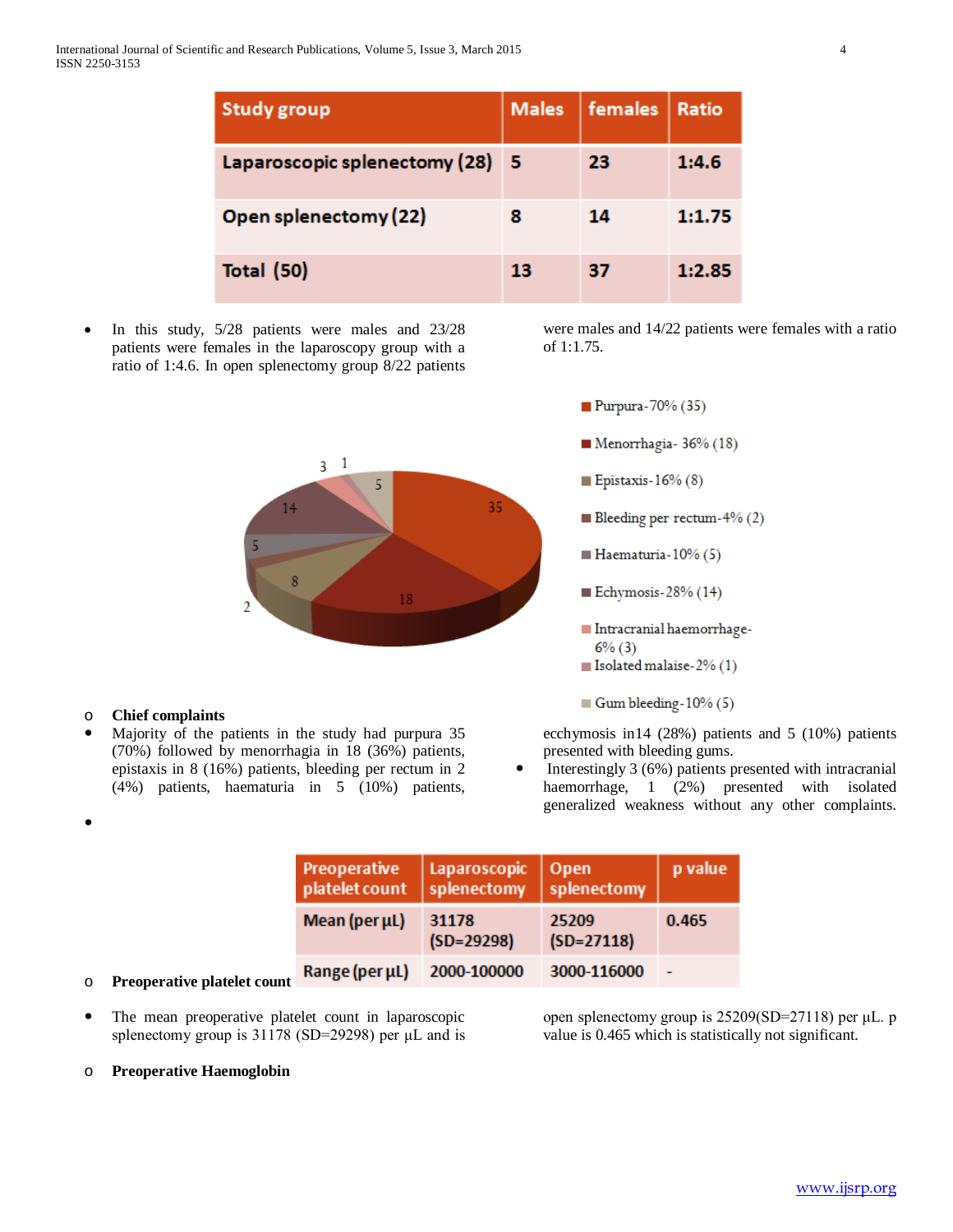

 The mean preoperative haemoglobin in laparoscopy group is 10.7gm% and in open splenectomy group is



o **Duration of surgery**

7 patients in open splenectomy group is 125.4 min(SD=30.4) and 110.6 min (SD=27.5) respectively. P value is 0.97 and is statistically not significant.

- **Intraoperative blood loss**
- The mean duration of surgery in the prospective group ie., 15 patients in laparoscopisc splenectomy group and

0.99 and is statistically not significant.

 Mean duration of surgery in the laparoscopic splenectomy group is 160.36 (SD=50.95) and in open splenectomy group is 145.45 (SD=41.60). p value is

| blood loss (ml) | $\mid$ Intra operative $\mid$ Laparoscopy splenectomy $\mid$ Open splenectomy |                | p value |
|-----------------|-------------------------------------------------------------------------------|----------------|---------|
| <b>Mean</b>     | 130.6(SD=379.5)                                                               | 450 (SD=287.2) | 0.001   |
| Range           | 15-1500                                                                       | 100-1000       |         |

11.48gm%. p value is 0.207 which is statistically not significant.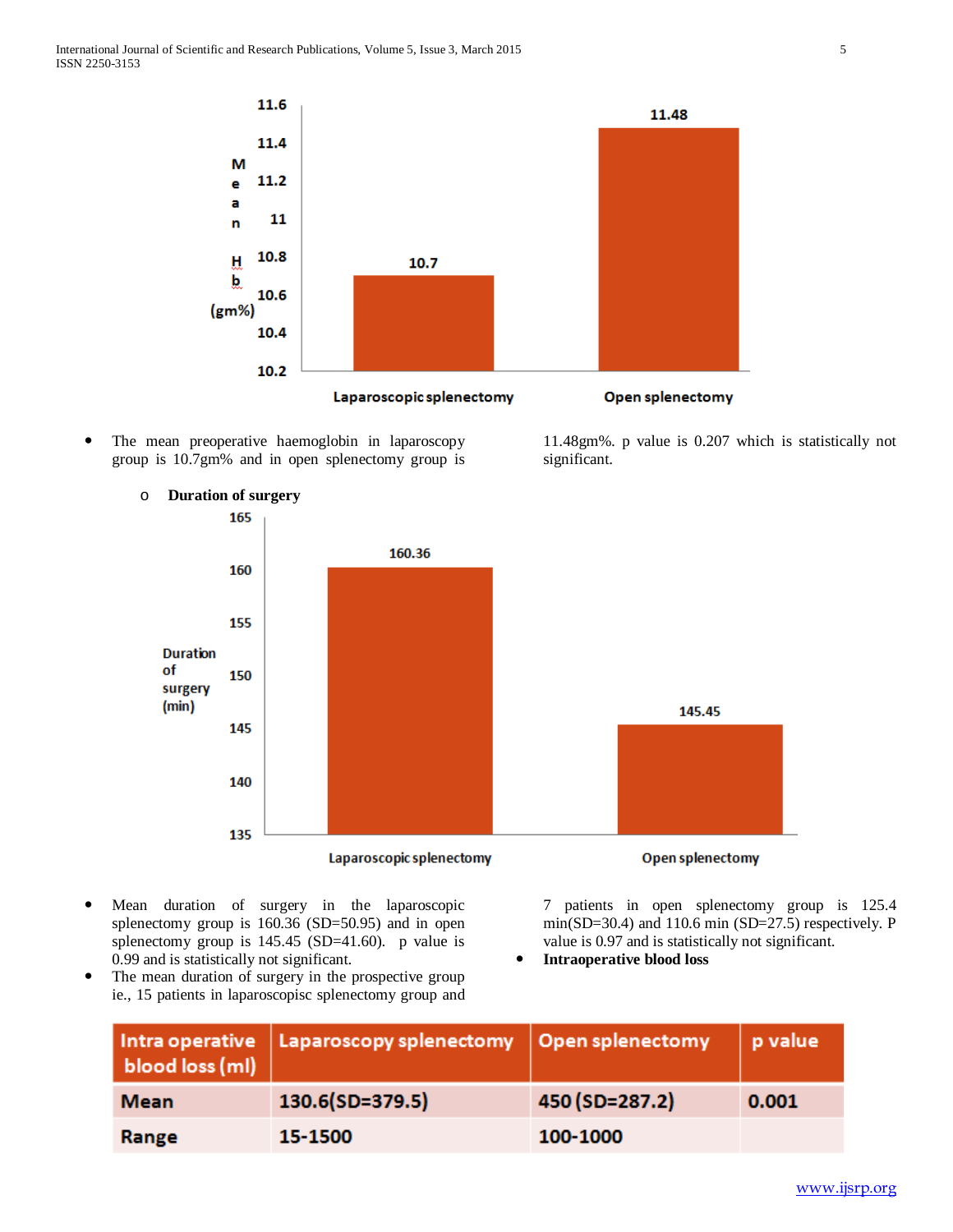Intraoperative blood loss was quantified in 15 patients in laparoscopic group 7 patients in open splenectomy group (prospective group of patients). The mean blood loss in laparoscopic splenectomy group is 130.6ml (SD=379.5) and 450ml (SD=287.2) in open splenectomy group. p value is 0.001 and is statistically significant.

|                                         | Laparoscopic<br>splenectomy | Open<br>splenectomy | p value      |
|-----------------------------------------|-----------------------------|---------------------|--------------|
| Intraoperative platelet<br>transfusion  | 4(14.3%)                    | 10 (45.5%)          | 0.015        |
| Intraoperative blood<br>transfusion     | 2(7.1%)                     | 7 (31.8%)           | 0.032        |
| Intraoperative<br>detection splenenculi | 3(10.7%)                    | 3(13.6%)            | $\mathbf{1}$ |

o **Intraoperative platelet/blood transfusion and intraoperative detection of splenenculi**



- Intraoperatively 4 (14.3%) patients in the laparoscopy group and 10 (45.5%) in the open splenectomy group required platelet transfusion. p value is 0.015 which is statistically significant.
- Intraoperatively 2  $(7.1\%)$  patients in the laparoscopy group and 7 (31.8%) in the open splenectomy group

required blood (packed red blood cells) transfusion. p value is 0.032 which is statistically significant.

• Intraoperatively 3 (10.7%) patients in the laparoscopy group and 3 (13.6%) in the open splenectomy splenenculi were detected. p value is 1 which is statistically not significant.

# **Postoperative pain**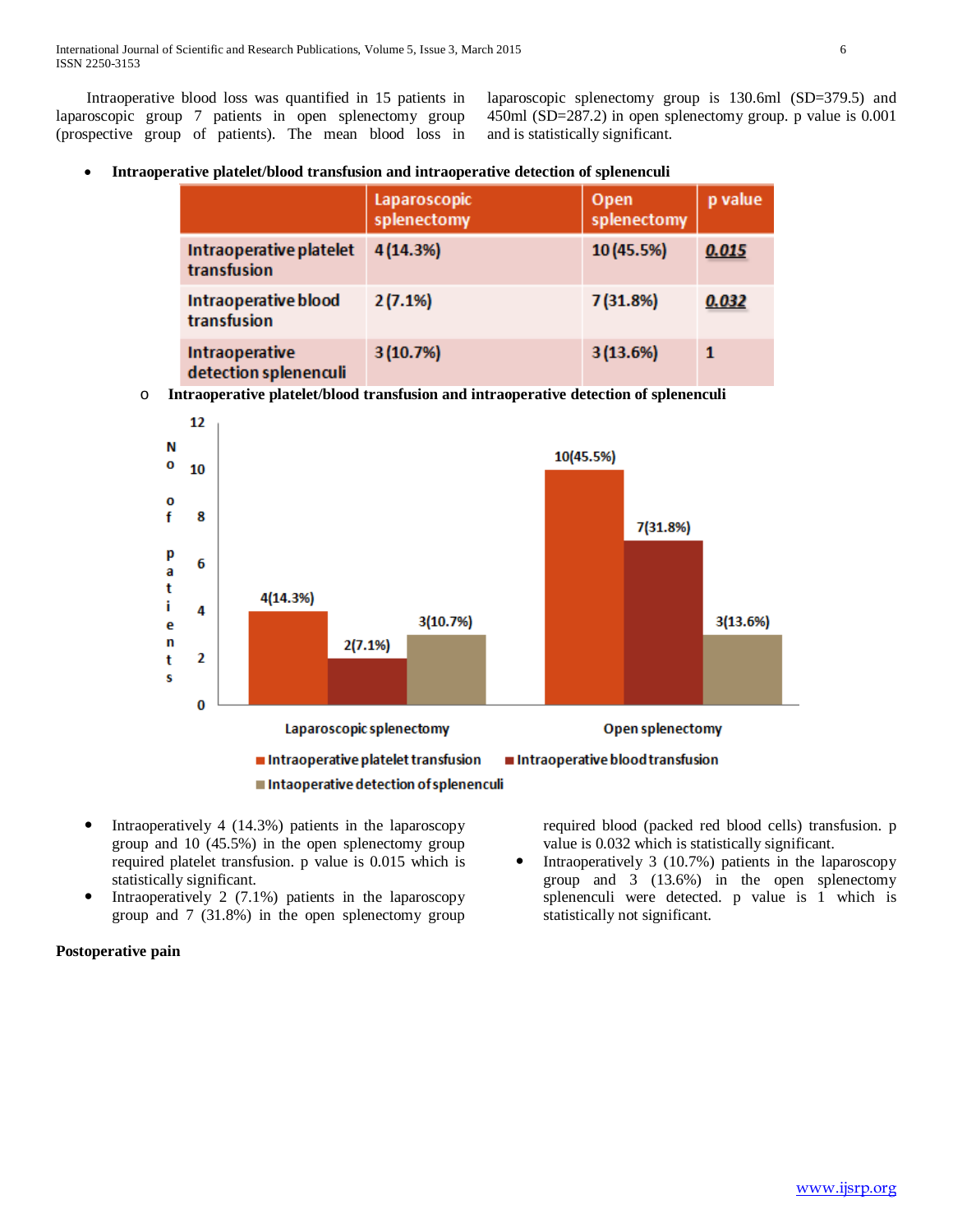

- o VAS score could be calculated in 15 patients who underwent laparoscopic splenectomy and in 7 patients who underwent open splenectomy at 0hrs, 12hrs and 24 hrs post surgery.
- o At 0hours post surgery mean VAS score was 4.20 (SD=0.77) in 15 patients under laparoscopic splenectomy group and 7.01 (SD=0.90) in 7 patients who underwent open splenectomy group. p value is 0.001 which is statistically significant.
- o At 12hours post surgery mean VAS score was 2.67 (SD=0.81) in 15 patients under laparoscopic

splenectomy group and 4.71 (SD=0.75) in 7 patients who underwent open splenectomy group. p value is 0.001 which is statistically significant.

- o At 24hours post surgery mean VAS score was 1.53 (SD=0.51) in 15 patients under laparoscopic splenectomy group and 2.71 (SD=0.75) in 7 patients who underwent open splenectomy group. p value is 0.005 which is statistically significant.
- o **Duration of parenteral analgesia**

| Duration of parenteral   Laparoscopic<br>analgesia | splenectomy                     | Open<br>splenectomy | p value |
|----------------------------------------------------|---------------------------------|---------------------|---------|
| Mean (days)                                        | $1.32(SD=0.66)$ $3.63(SD=0.72)$ |                     | 0.001   |
| Range (days)                                       | $1 - 3$                         | 2-6                 |         |

 The mean duration of parenteral analgesia use in laparoscopic splenectomy group is 1.32 (SD=0.66) and

o **Duration of nil by mouth**

in open splenectomy group is 3.63 (SD=0.72). p value is 0.001 which is statistically significant.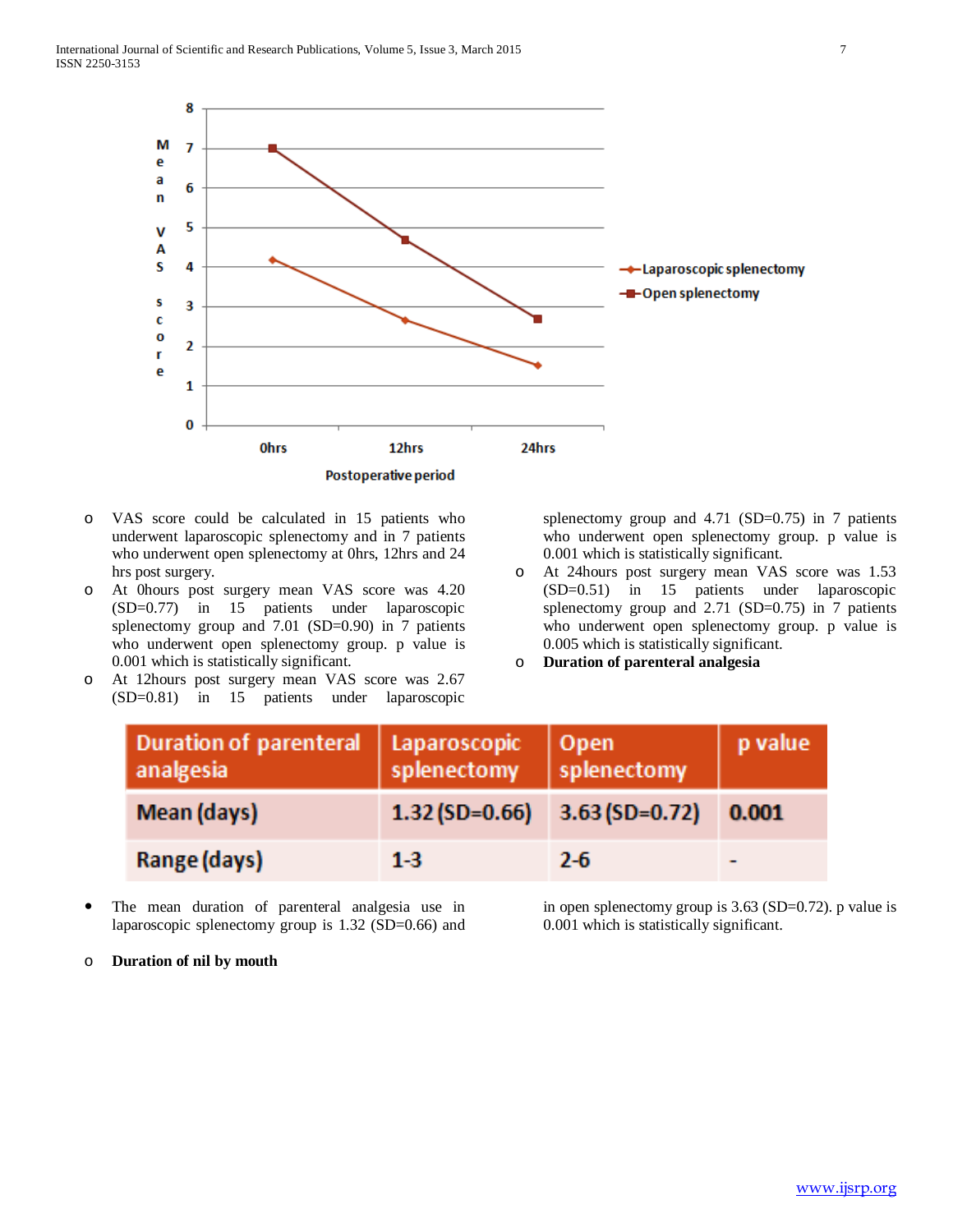|                                                 | Laparoscopic<br>splenectomy | <b>Open</b><br>splenectomy | p value |
|-------------------------------------------------|-----------------------------|----------------------------|---------|
| <b>Mean duration of nil</b><br>by mouth (hours) | $7.50$ (SD=4.79)            | 22.91 (SD=7.32)            | 0.001   |
| Range of duration of<br>nilby mouth (hours)     | $(6-24)$                    | $(12-48)$                  |         |

 The mean duration of nil by mouth in the laparoscopic splenectomy group is 7.50 (SD=4.79) hours and in open

splenectomy group is 22.91 (SD=7.32) hours. p value is 0.001 which is statistically significant.

| Postoperative platelet/blood transfusion |                             |                     |         |
|------------------------------------------|-----------------------------|---------------------|---------|
|                                          | Laparoscopic<br>splenectomy | Open<br>splenectomy | p value |
| Post operative<br>platelet transfusion   | 1(3.6%)                     | 5(22.7%)            | 0.039   |
| Post operative<br>blood transfusion      | 0(0%                        | 5(22.7%)            | 0.008   |

- In laparoscopic splenectomy group 1 (3.6%) patient required postoperative platelet transfusion and in open splenectomy group 5 (22.7%) patients required the same. p value is 0.039 which is not statistically significant.
- In laparoscopic splenectomy group none required postoperative blood transfusion and in open splenectomy group 5 (22.7%) patients required the same. p value is 0.012, which is statistically significant. o **Complications**

| <b>Complication</b>            | Laparoscopic<br>splenectomy | Open<br>splenectomy | p value      |
|--------------------------------|-----------------------------|---------------------|--------------|
| <b>Surgical site infection</b> | 1(3.6%)                     | 4(18.2%)            | 0.15         |
| <b>Wound gaping</b>            | 1(3.6%)                     | 3 (13.6%)           | 0.31         |
| Postoperative pneumonia        | 1(3.6%)                     | 1(4.5%)             | $\mathbf{1}$ |
| Postoperative pleural effusion | 1(3.6%)                     | 2(9.1%)             | 0.57         |
| Postoperative haemorrhage      | 0(0%                        | 1(4.5%)             | 0.44         |
| Left subphrenic collection     | 1(3.6%)                     | 2(9.1%)             | 0.57         |
| Pancreatic injury              | 0(0%                        | 0(0%                | ۰            |
| <b>Portal vein thrombosis</b>  | 1(3.6%)                     | 0(0%                | 0.44         |
| <b>Death</b>                   | 0(0%                        | 0(0%                |              |
| <b>Total</b>                   | 6                           | 13                  | 0.078        |

- In this study surgical site infection was noted in 1 (3.6%) patient in the laparoscopy group and 4 (18.2%) patients in open splenectomy group.
- 1 (3.6%) patient in laparoscopy group and 3 (13.6%) patients in open splenectomy group developed wound gaping.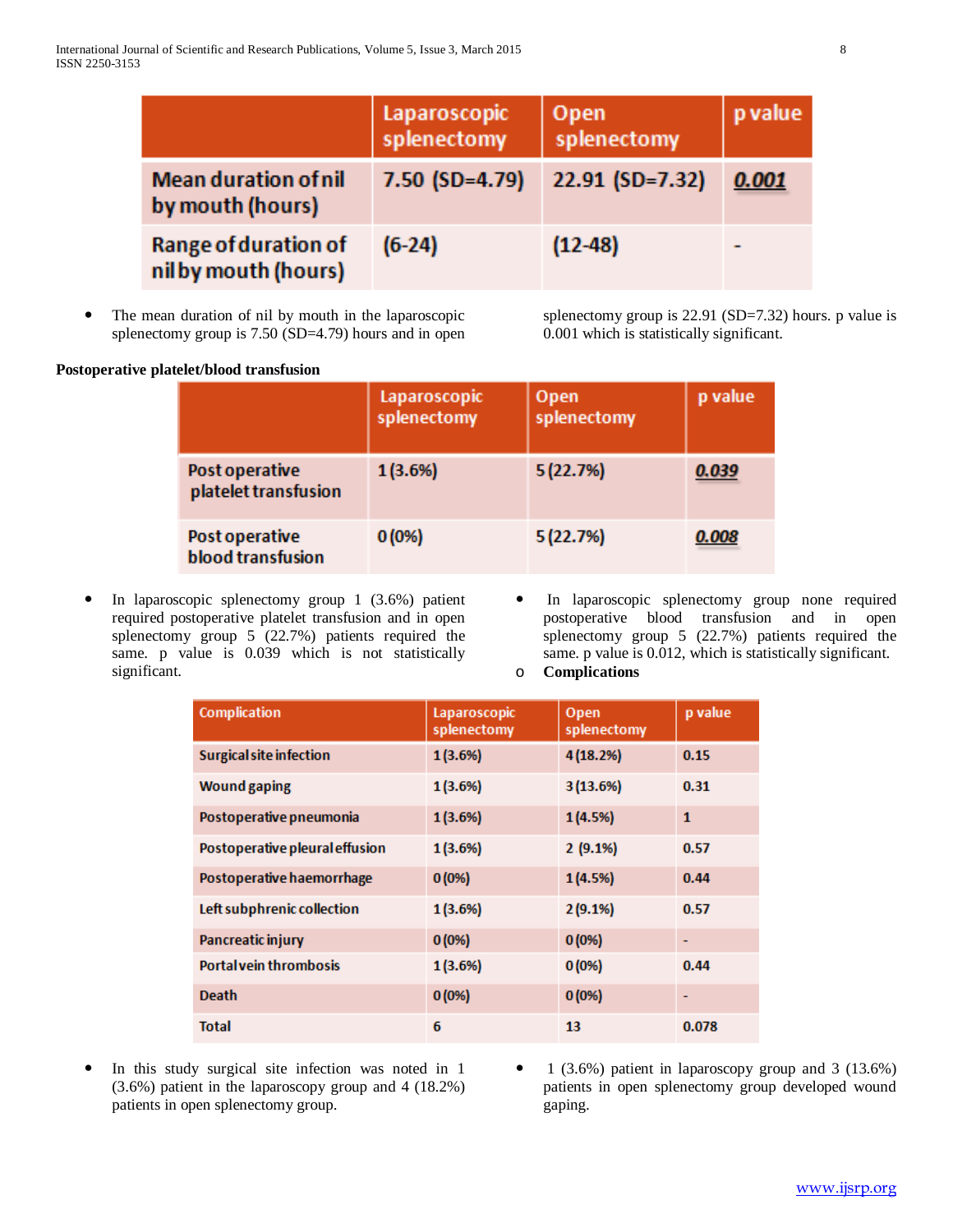- 1 (3.6%) patient in laparoscopic splenectomy group and 1 (4.5%) patient in open splenectomy group developed developed post operative pneumonia.
- 1 (3.6%) patient in laparoscopic splenectomy group and 2 (9.1%) patients in open splenectomy group developed post operative pleural effusion and left subphrenic collection.
- 1 (4.5%) patient in open splenectomy group developed post operative haemorrhage.
- Among one patient who developed left subphrenic collection in laparoscopic splenectomy group had developed gastrocutaneous fistula due to an iatrogenic gastric injury during pig tail drain insertion. Food particles were noted in the drain and on performing upper gastro-intestinal endoscopy pig tail drain tip was seen inside the stomach.
- 1 (3.6%) patient in laparoscopic splenectomy group had portal vein thrombosis.
- 1 patient in open splenectomy group developed OPSI six months after splenectomy and died in spite of treatment.
- There is no pancreatic injury in either group.
- o **Duration of postoperative hospital stay**
- The mean duration of postoperative hospital stay in laparoscopic splenectomy group is 10.11 (SD=4.84) days and in open splenectomy group it is 12.23 (SD=3.89) days. p value is 0.10 which is statistically not significant.
- o **Duration of abdominal drain in situ**

| <b>Duration of</b><br>abdominal drain<br>in situ | Laparoscopic<br>splenectomy | Open<br>splenectomy | p value |
|--------------------------------------------------|-----------------------------|---------------------|---------|
| Mean (days)                                      | $1.75(SD=0.89)$             | $3.59(SD=1.01)$     | 0.001   |
| Range (days)                                     | $1 - 4$                     | $2 - 7$             |         |

 In laparoscopic splenectomy group mean duration of abdominal drain in situ was 1.75 (SD=0.89) days and in open splenectomy group it was  $3.59$  (SD=1.01) days. p value is 0.001 which is statistically significant.

o **Outcome of splenectomy**



- Complete response was seen in 19 (67.9%) patients in laparoscopic splenectomy group and in 17 (77.3%) patients of open splenectomy group. p value is 0.537, which is statistically not significant.
- Response was seen in 2 (7.1%) patients in laparoscopic splenectomy group and in 1 (4.5%) patients of open splenectomy group. p value is 0.701 which is statistically not significant.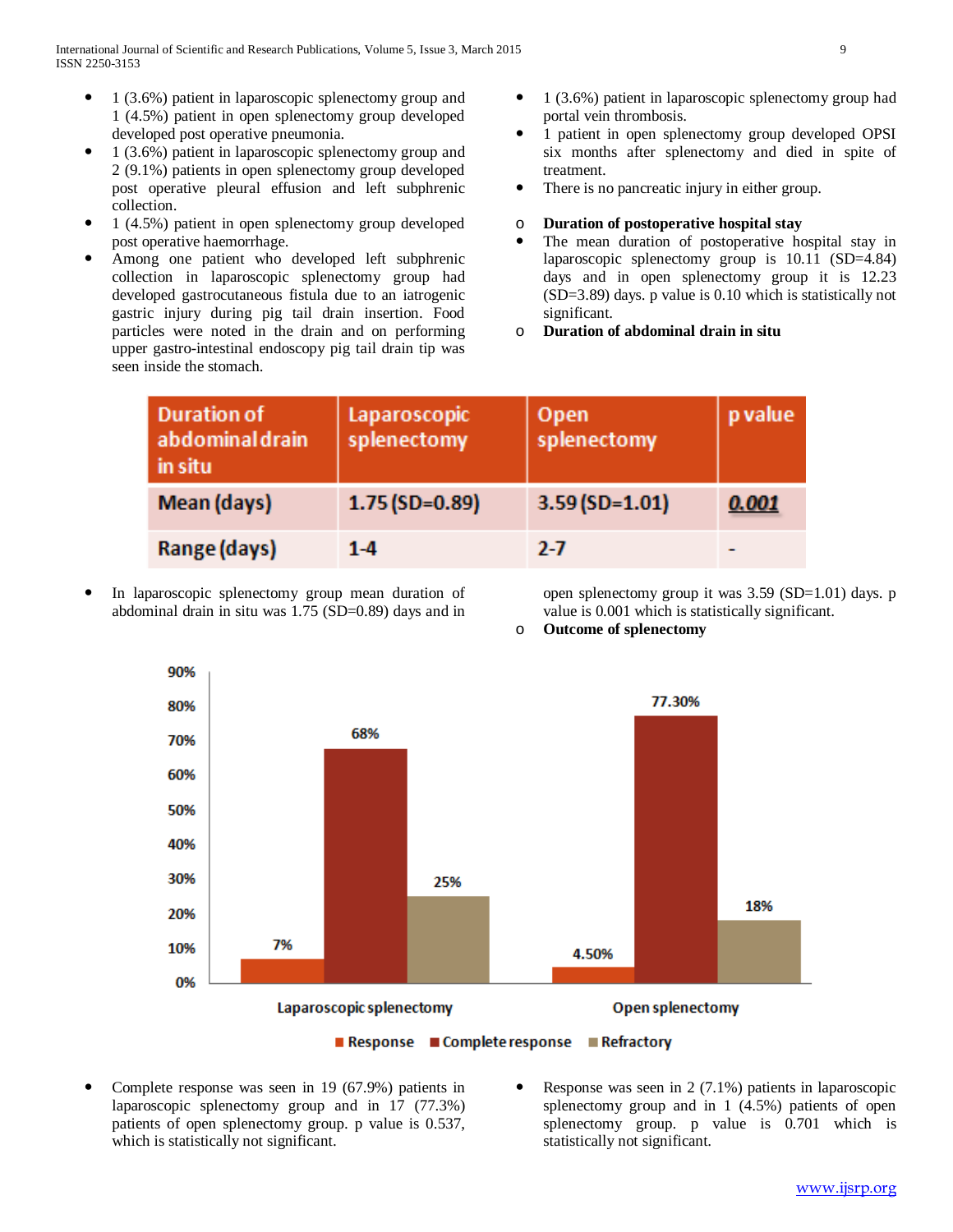International Journal of Scientific and Research Publications, Volume 5, Issue 3, March 2015 10 ISSN 2250-3153

 Refractory ITP was seen in 7 (25%) patients in laparoscopic splenectomy group and in 4 (18.2%)

o

patients of open splenectomy group. p value is 0.734 which is statistically not significant.

o **Duration of follow up**

| <b>Duration of</b><br>followup | Laparoscopic<br>  splenectomy                     | Open<br>splenectomy | <i>p</i> value |
|--------------------------------|---------------------------------------------------|---------------------|----------------|
|                                | Mean (months) 17.4 (SD=16.52) 19 (SD=12.43) 0.708 |                     |                |
| Range (months) 1-60            |                                                   | $2 - 40$            |                |

- The mean duration of follow up in laparoscopic splenectomy group was 17.36 (SD=16.52) months and in open splenectomy group was 18.95 (SD=12.43) months. p value is 0.708 which is statistically insignificant.
- The mean duration of follow up in laparoscopic splenectomy group was 17.36 (SD=16.52) months and in open splenectomy group was 18.95 (SD=12.43) months. p value is 0.708 which is statistically insignificant.
- **Normalization of platelet counts**

| <b>Platelet count</b><br>normalized on | Laparoscopic<br>splenectomy | <b>Open</b><br>splenectomy | Combined  |
|----------------------------------------|-----------------------------|----------------------------|-----------|
| Day 1                                  | 11 (39.3%)                  | 6 (27.3%)                  | 17 (34%)  |
| Day 2                                  | 8 (28.6%)                   | 5 (22.7%)                  | 13 (26%)  |
| Day 3                                  | 4 (14.3%)                   | 5 (22.7%)                  | 9 (18%)   |
| Day 4                                  | 1 (3.6%)                    | 1 (4.5%)                   | 2(4%)     |
| Day 5                                  | 0(0%                        | 2(9.1%)                    | 2(4%)     |
| Day 7                                  | 1 (3.6%)                    | 2(9.1%)                    | 3 (6%)    |
| <b>Never</b>                           | 3 (10.7%)                   | 1 (4.5%)                   | 4 (8%)    |
| <b>Total</b>                           | 28 (100%)                   | 22 (100%)                  | 50 (100%) |

 Platelet count was normalized within 2 days of splenectomy in 60% of the patients. Platelet counts never reached normal level in 8% of patients in the immediate postoperative period.

o **Thrombocytosis** 

| <b>Thrombocytosis</b>                   | Laparoscopic<br>splenectomy | Open<br>splenectomy | <b>Total</b> |
|-----------------------------------------|-----------------------------|---------------------|--------------|
| <b>Present</b>                          | 9(32.1%)                    | 4(18.2%)            | 13 (26%)     |
| Absent                                  | 19 (67.9%)                  | 18 (81.8%)          | 37 (74%)     |
| Total                                   | 28 (100%)                   | 22 (100%)           | 50 (100%)    |
| Required antiplatelet/<br>anticoagulant | 7(25%)                      | 3(13.6%)            | 10 (20%)     |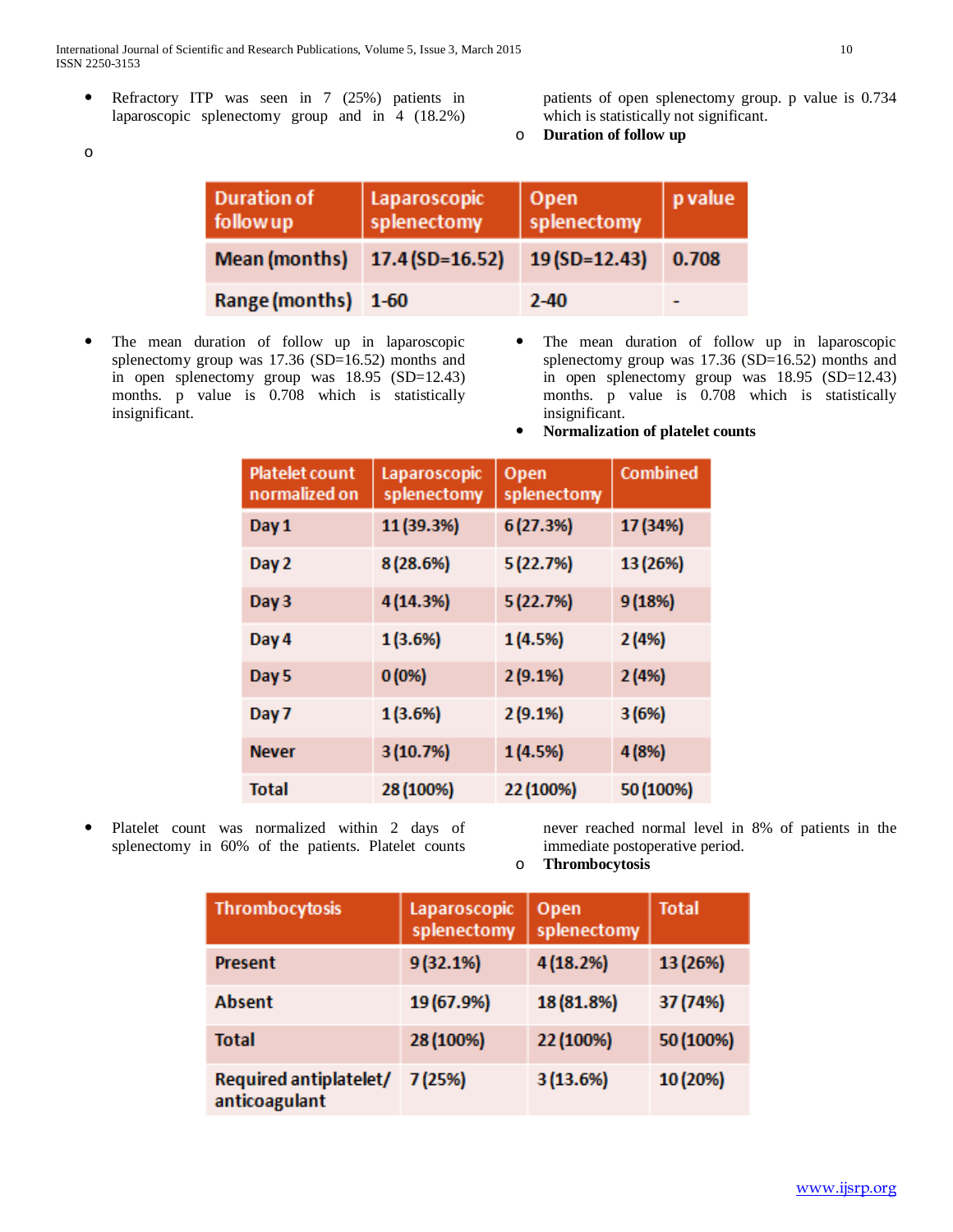- Thrombocytosis is present in 9 (32.1%) patients in laparoscopic splenectomy group and in 4 (18.2%) patients in open splenectomy group.
- Seven (25%) of the patients required antiplatelet/ anticoagulant in laparoscopic splenectomy group and 3 patients (13.6%) patients required the same in open splenectomy group.
- Accessory spleens were identified in 6 (12%) patients three in either group. The locations being hilum of

spleen and gastrosplenic ligament in one patient, gastrosplenic ligament in one patient, splenic hilum in 3 patients and in splenocolic ligament in one patient.

 Thirty two patients were attempted for laparoscopic splenectomy, 4 patients required conversion to open procedure reasons being intraoperative bleeding in three cases and failed to dissect splenic vessels in one patient.

# IV. DISCUSSION

|                                     | Sampath S et al |           | Cordera Fet al |           | Mohamed SY et al |           | <b>Current study</b> |           |
|-------------------------------------|-----------------|-----------|----------------|-----------|------------------|-----------|----------------------|-----------|
| <b>Group</b>                        | LS              | <b>OS</b> | <b>LS</b>      | <b>OS</b> | <b>LS</b>        | <b>OS</b> | <b>LS</b>            | <b>OS</b> |
| <b>Mean</b><br>age (years)          | 43              | 46        | 52.5           | 49.9      | 31               | 38        | 34.4                 | 36.8      |
| <b>Sex</b><br>distribution<br>(M:F) | 1:1.5           | 1:1       | 1:2.2          | 1.3:1     | 1:4.3            | 1.8       | 1:4.6                | 1:1.7     |

• **Age and sex distribution**

 The mean age of patients undergoing surgery for ITP is less in our study as compared to studies of Sampath S et al and Cordera F et al. However, it is similar when compared to Mohamed SY et al.

• **Presenting complaints**

 The percentage of females is more in our study which is comparable with other studies.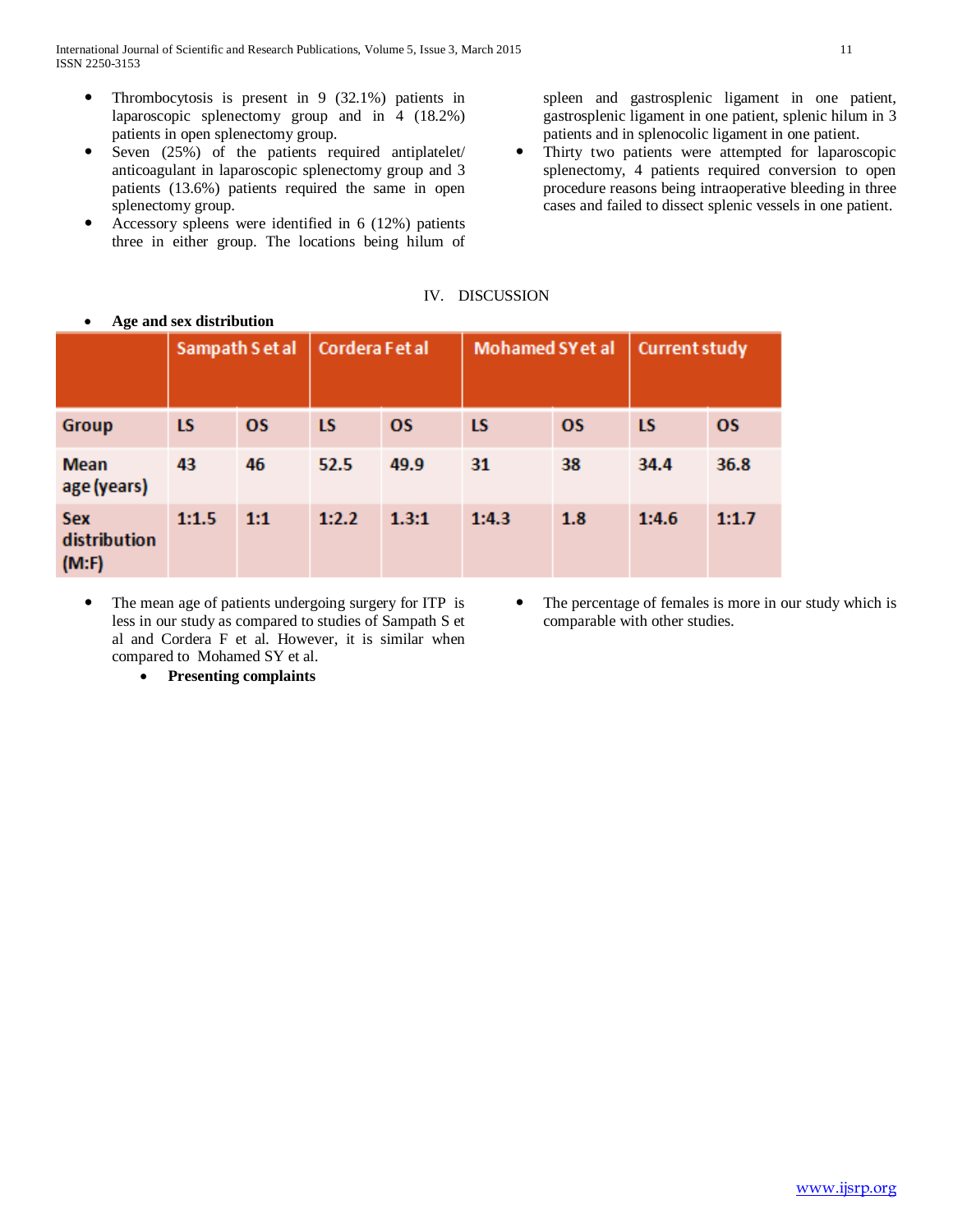| <b>Presenting complaints</b> | Cordera et al | <b>Current study</b> |
|------------------------------|---------------|----------------------|
| <b>Purpura</b>               | 38.37%        | 70%                  |
| <b>Ecchymosis</b>            | 51.16%        | 28%                  |
| Menorrhagia                  | NА            | 36%                  |
| <b>Epistaxis</b>             | NА            | 16%                  |
| <b>Bleeding per rectum</b>   | <b>NA</b>     | 4%                   |
| <b>Haematuria</b>            | <b>NA</b>     | 10%                  |
| <b>Intracranial bleed</b>    | <b>NA</b>     | 6%                   |
| <b>Gum bleeding</b>          | <b>NA</b>     | 10%                  |
| <b>Isolated malaise</b>      | <b>NA</b>     | 2%                   |
| Haemorrhage                  | 53.48%        |                      |
| <b>Fever</b>                 | 2.32%         |                      |
| <b>Thrombosis</b>            | 5.81%         |                      |

 The predominant presenting complaints in the both studies are similar however there is higher incidence petechiae in the current study as compared to Cordera et al.

NA- Details not available

- Fever and thrombosis were presenting complaints in 2.32% and 5.81% in Cordera et al study which were not present in the current study.
- **Preoperative haemoglobin/platelet count**

|                                                  | <b>Mohamed SY et al</b> |           |                          | Cordera et al |           |       | Sampath S et al |           |                          | <b>Current study</b> |           |            |
|--------------------------------------------------|-------------------------|-----------|--------------------------|---------------|-----------|-------|-----------------|-----------|--------------------------|----------------------|-----------|------------|
| <b>Preoperative</b><br>test                      | LS                      | <b>OS</b> | P<br>value               | LS            | <b>OS</b> | value | <b>LS</b>       | <b>OS</b> | P<br>value               | LS                   | <b>OS</b> | P<br>value |
| <b>Mean Hb</b><br>(g <sub>m</sub> ) <sub>6</sub> | 12.3                    | 13.1      | $\overline{\phantom{a}}$ | 12.4          | 13        | 0.148 | ÷,              |           | $\overline{\phantom{a}}$ | 10.7                 | 11.48     | 0.207      |
| <b>Mean</b><br>platelet count<br>$(x10^3/\mu L)$ | 48                      | 18        | 0.28                     | 58.4          | 65.4      | 0.130 | 56              | - 60      | 0.8.8                    | $31.2$ 25.2          |           | 0.465      |

- In the current study patients who underwent laparoscopic splenectomy had less mean haemoglobin and less mean platelet platelet count. However, the difference in means is statistically not significant as compared to Cordera et al and Sampath S et al.
- Mean platelet count is higher in laparoscopy group than open group in Mohamed SY et al.
	- **Duration of surgery**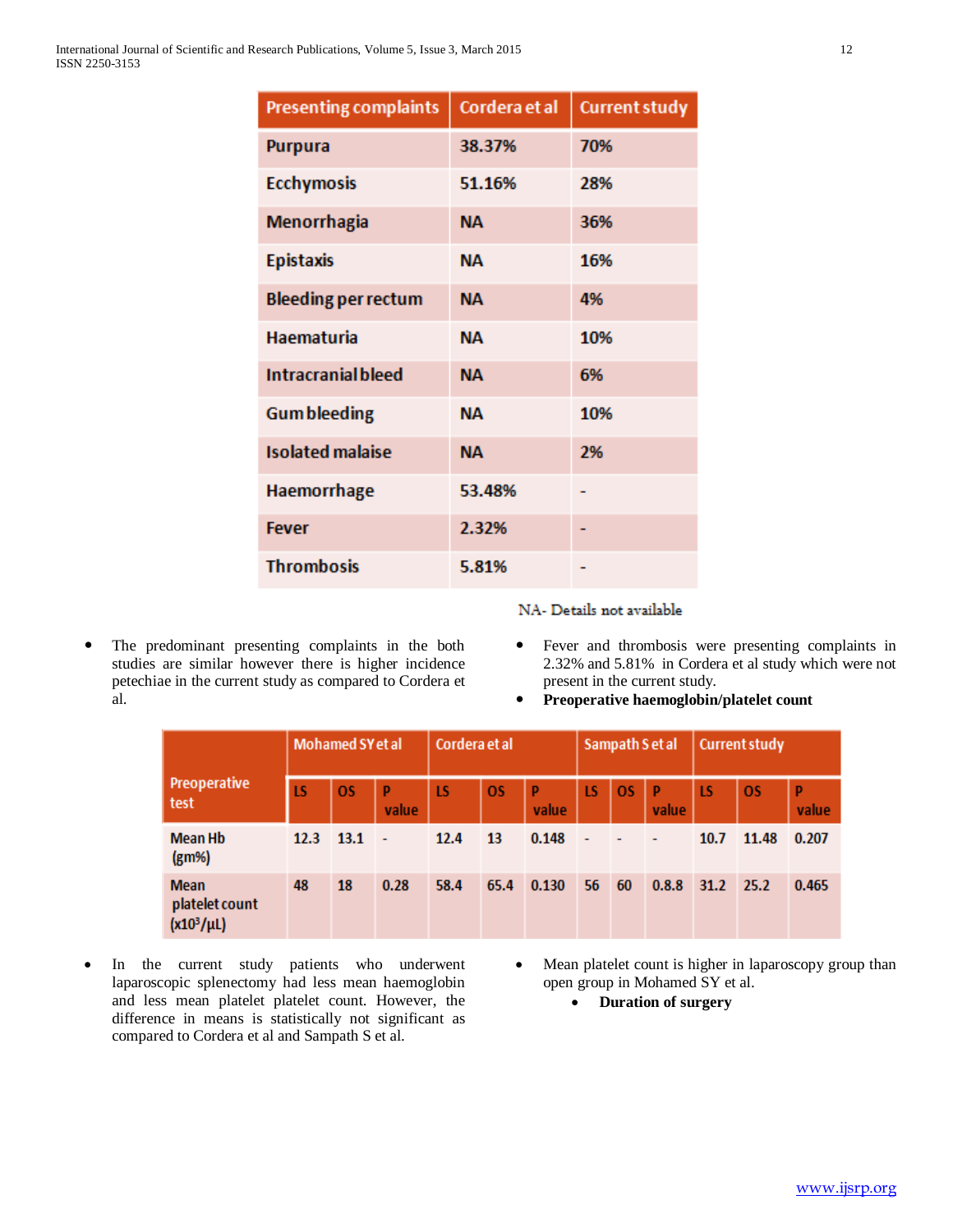| surgery                  | Duration of   Mohamed SY et al |             |            | Cordera et al | Sampath Set al |            |           | <b>Current study</b> |            |            |            |            |
|--------------------------|--------------------------------|-------------|------------|---------------|----------------|------------|-----------|----------------------|------------|------------|------------|------------|
|                          | <b>LS</b>                      | <b>OS</b>   | P<br>value | LS            | <b>OS</b>      | P<br>value | <b>LS</b> | <b>OS</b>            | p<br>value | <b>LS</b>  | <b>OS</b>  | P<br>value |
| <b>Mean</b><br>(minutes) | 175                            | 185         | ۰          | 167.07        | 119.21         | 0.001      | 156       | 103                  | 0.001      | 160.36     | 145.45     | 0.708      |
| Range<br>(minutes)       | $(140-230)$                    | $(110-210)$ |            |               | $\blacksquare$ | 0.130      |           |                      |            | $(60-270)$ | $(60-240)$ |            |

- The mean duration of surgery is more in laparoscopic splenectomy group than open splenectomy group in the current study group as compared to Cordera et al study and Sampath S et al study.
- In Mohamed SY et al study mean duration of surgery in open splenectomy group is higher than laparoscopic splenectomy group.

# • **Intraoperative platelet/blood transfusion and splenunculi detection**

|                                         | Laparoscopic<br>splenectomy | Open<br>splenectomy | p value |
|-----------------------------------------|-----------------------------|---------------------|---------|
| Intraoperative platelet<br>transfusion  | 4(14.3%)                    | 10 (45.5%)          | 0.015   |
| Intraoperative blood<br>transfusion     | 2(7.1%)                     | 7 (31.8%)           | 0.032   |
| Intraoperative<br>detection splenunculi | 3(10.7%)                    | 3(13.6%)            | 1       |

- Intraoperative platelet and blood transfusion requirements are significantly less in the laparoscopic splenectomy group when compared to open splenectomy group as compared to other studies.
- Intraoperative detection of splenunculi is more frequent in open splenectomy group than laparoscopic splenectomy group as compared to Cordera et al. study. However, this doesn't carry any significance.

# **Duration of nil by mouth, resumption of general oral diet and duration of parenteral analgesia**

|                                                             | Cordera et al |           |         | <b>Current study</b> |           |         |  |
|-------------------------------------------------------------|---------------|-----------|---------|----------------------|-----------|---------|--|
|                                                             | LS            | <b>OS</b> | p value | <b>LS</b>            | <b>OS</b> | p value |  |
| Mean duration of nil by mouth (hours)                       | ۰             |           | ۰       | 7.5                  | 22.91     | 0.001   |  |
| Mean duration for resumption of general<br>oral diet (days) | 2.33          | 4.02      | 0.001   | 2.1                  | 4.2       | 0.001   |  |
| Mean duration of parenteral analgesia                       | 1.24          | 2.42      | 0.001   | 1.32                 | 3.63      | 0.001   |  |

- In the current study patients in laparoscopic splenectomy group had less mean duration of nil by mouth and less mean duration for resumption of general normal diet both of them are statistically significant and the later one is comparable with Cordera et al study.
- In the current study, patients in laparoscopic splenectomy group had significant less mean duration of

parenteral analgesia which is comparable with Cordera et al study.

• **Post operative complications**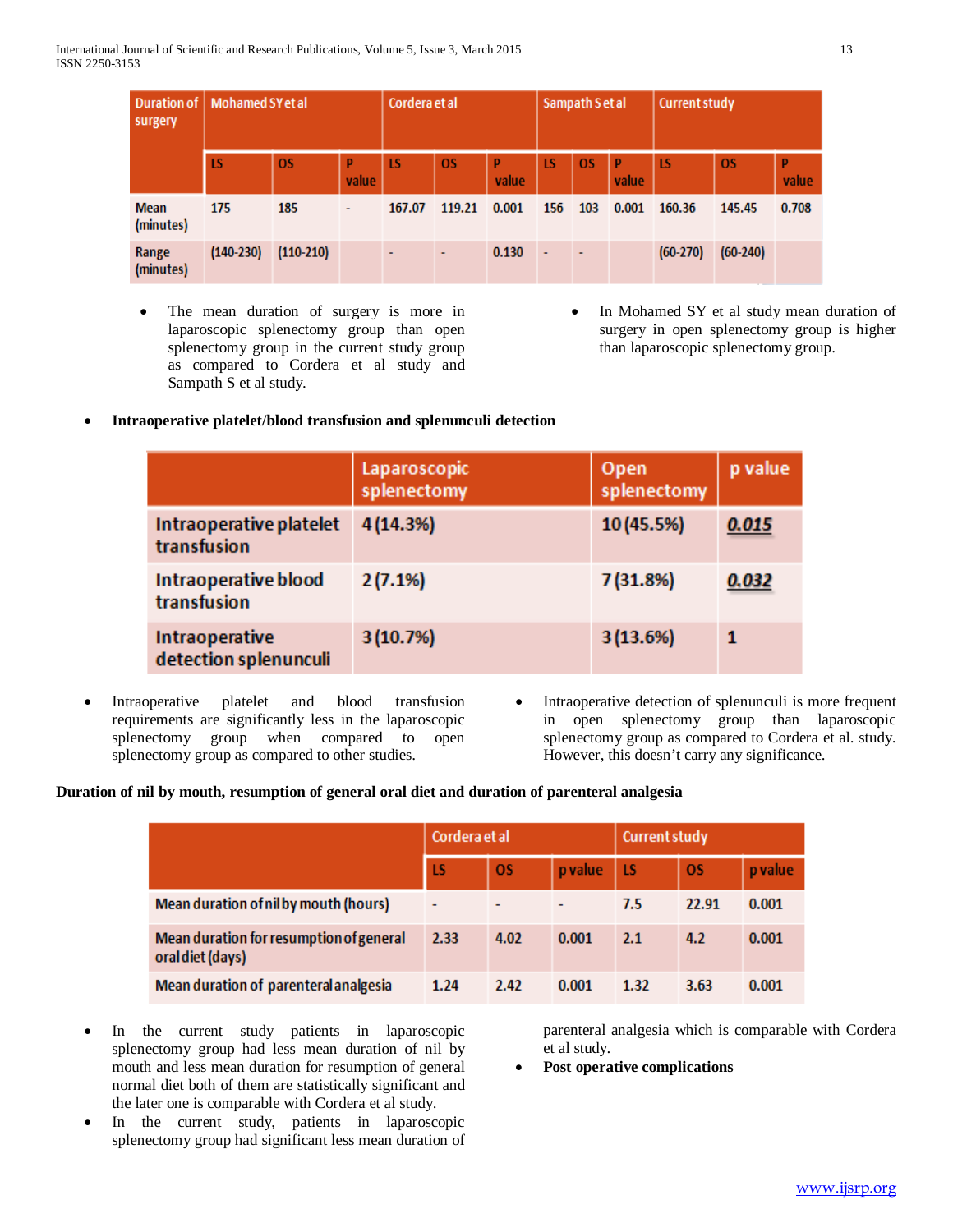|                                   |               |                | Cordera et al |           | Sampath S et al |                          | <b>Current study</b> |           |                          |  |
|-----------------------------------|---------------|----------------|---------------|-----------|-----------------|--------------------------|----------------------|-----------|--------------------------|--|
|                                   | LS            | <b>OS</b>      | D<br>value    | <b>LS</b> | <b>OS</b>       | p<br>value               | <b>LS</b>            | <b>OS</b> | p<br>value               |  |
| Surgical site infection (%)       | $\bf{0}$      | 4              | 0.494         | 1.96      | 1.85            | ÷,                       | 3.6                  | 18.2      | 0.15                     |  |
| Post operative pneumonia(%)       | $\bf{0}$      | $\overline{2}$ | $\mathbf{1}$  | 1.96      | 3.7             | ÷                        | 3.6                  | $-4.5$    | $\mathbf{1}$             |  |
| Post operative pleura effusion(%) | ÷             |                |               |           |                 |                          | 3.6                  | 9.1       | 0.57                     |  |
| Post operative haemorrhage(%)     | ٠             |                |               | 1.96      | 1.85            | ÷,                       | $\bf{0}$             | 4.5       | 0.44                     |  |
| Left subphrenic collection(%)     |               |                |               | 1.96      | 3.70            | $\overline{\phantom{a}}$ | 3.6                  | 9.1       | 0.57                     |  |
| Pancreatic injury(%)              |               |                | ۰             | 1.96      | $\bf{0}$        |                          | $\bf{0}$             | $\bf{0}$  | $\overline{\phantom{0}}$ |  |
| <b>Thrombosis</b>                 | $\mathcal{P}$ | 4              | 1.000         | $\bf{0}$  | 1.85            | $\overline{\phantom{a}}$ | 3.6                  | $\bf{0}$  | $\mathbf{1}$             |  |
| Death (%)                         | $\bf{0}$      | $\bf{0}$       |               | $\bf{0}$  | $\bf{0}$        | ٠                        | $\bf{0}$             | $\bf{0}$  |                          |  |
| <b>Total</b>                      |               |                |               |           |                 |                          | 7                    | 13        | 0.12                     |  |

o In the current study patients in laparoscopic splenectomy group had less number of complications statistically insignificant.

o **Duration of postoperative stay**

| postoperative<br>stay                                 | Duration of   Sampath Set al   Cordera et al |  |  |  |  |  | Watson DI et al |  |                                                     | Current study   |  |  |
|-------------------------------------------------------|----------------------------------------------|--|--|--|--|--|-----------------|--|-----------------------------------------------------|-----------------|--|--|
|                                                       |                                              |  |  |  |  |  |                 |  | LS OS pvalue LS OS pvalue LS OS pvalue LS OS Pvalue |                 |  |  |
| Mean (days) 3 10 0.001 3.31 5.34 0.001 2.1 13.4 0.001 |                                              |  |  |  |  |  |                 |  |                                                     | 10.11 12.23 0.1 |  |  |

The mean duration of postoperative stay is lesser in laparoscopic splenectomy group when compared to open splenectomy group. However, when compared to other studies duration of postoperative stay in either group is higher because of the concern of thrombocytosis and delay in patients clearing hospital bills.

• **Conversion of laparoscopic splenectomy to open procedure**

|                                         | <b>Mohamed SY</b> | Sampath Set al | Cordera et al | Current study |
|-----------------------------------------|-------------------|----------------|---------------|---------------|
| <b>Conversion to</b><br>open surgery(%) | 14                | 9.8            | 21.4          | 12.5          |

- In the current study 4 cases were converted to open procedure that is 12.5% which is comparable with the Mohamed SY et al study.
- However, a single unit where laparoscopic splenectomy is done regularly there was 0% conversion rate.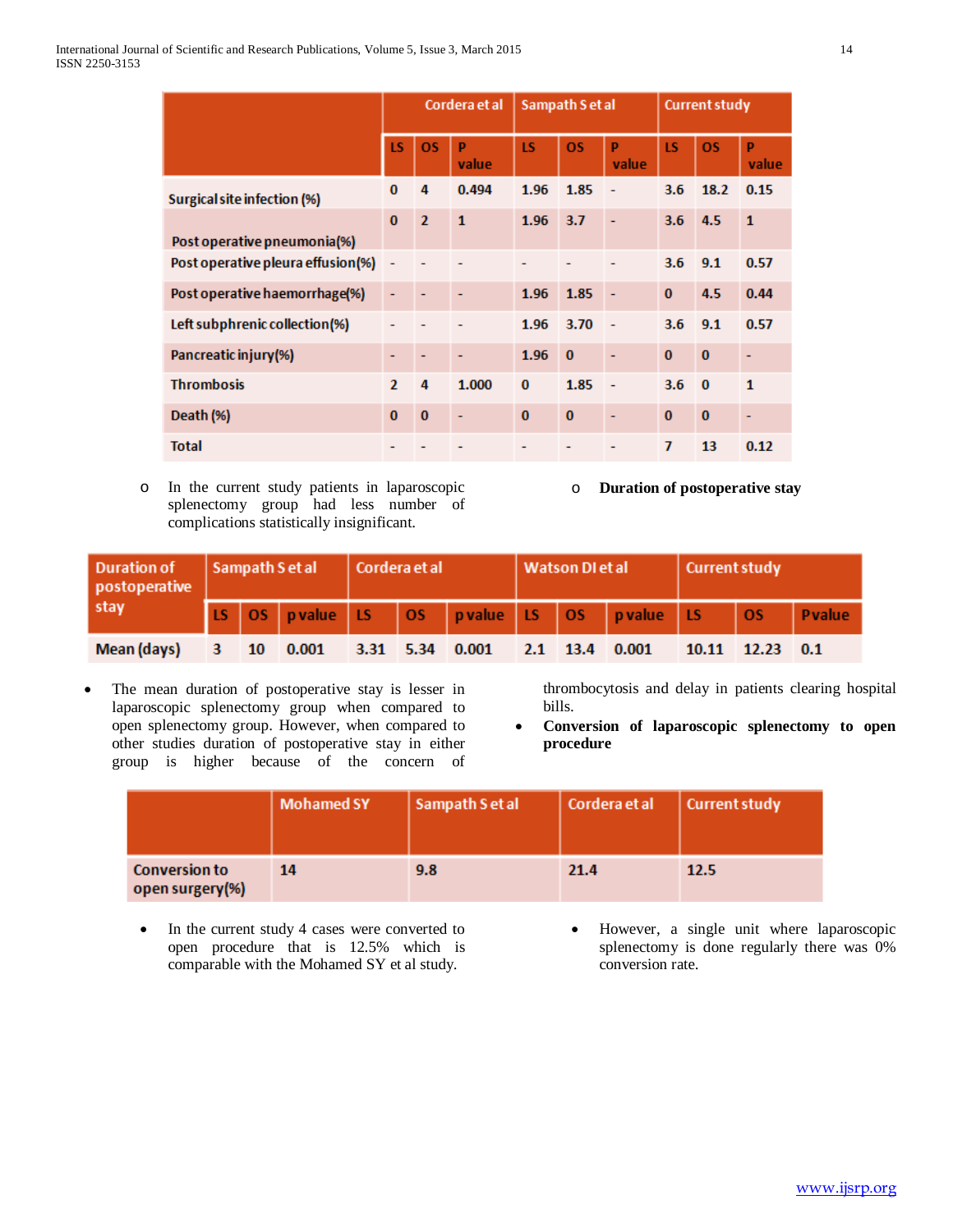# **Duration of follow up and percentage of patients with refractory ITP**

|                                                                               | <b>Watson Dietal</b> |              |                          |        | Sampath S et al |                |             | Cordera et al   |                |             | Current study |                          |  |
|-------------------------------------------------------------------------------|----------------------|--------------|--------------------------|--------|-----------------|----------------|-------------|-----------------|----------------|-------------|---------------|--------------------------|--|
|                                                                               | <b>LS</b>            | <b>OS</b>    | <b>P</b> value           | ∣LS.   | <b>OS</b>       | <b>P</b> value | <b>LS</b>   | <b>OS</b>       | <b>P</b> value | <b>LS</b>   | <b>OS</b>     | P<br>value               |  |
| <b>Mean duration</b><br>of follow up (months)                                 | 14                   | 60           | ٠                        | 18     | 44              | $\sim$         |             |                 |                | 17.4        | 19            | 0.708                    |  |
| <b>Refractory (%)</b>                                                         | 7.7                  | 17           | ۰                        | 15     | 28              | 0.222          | 9           | 12 <sup>2</sup> | $\sim$         | 25          | 18.2          | 0.734                    |  |
| % of patients found to have<br>splenuculiupon<br>investigating refractory ITP | 100<br>(1/1)         | 100<br>(2/2) | $\overline{\phantom{a}}$ | $N!^*$ | $N!^*$          | $\sim$         | 50<br>(2/4) | N <sub>1#</sub> | $\sim$         | 20<br>(1/5) | 100<br>(2/2)  | $\overline{\phantom{a}}$ |  |

#refractory group not investigated.

\*peripheral smears demonstrated asplenism, follow-up imaging and consequently reexploration were not indicated in any cases of complete recurrence.

- There was no statistical difference in the mean duration of follow up between the two groups in the study.
- When compared to open splenectomy group, laparoscopic splenectomy group has more number of refractory ITP however it is not statistically significant.
- Missed splenunculi are more in open splenectomy group.

# V. CONCLUSION

- Most common age group who underwent splenectomy for ITP is 19-30 years in either group.
- Females commonly underwent splenectomy for ITP in either group.
- Most often encountered complaint is purpura.
- From our study it is observed that laparoscopic splenectomy for ITP offers following advantages over open splenectomy:
	- $\checkmark$  Lesser intraoperative blood loss.
	- $\checkmark$  Lesser intraoperative and postoperative platelet and blood transfusion.
	- $\checkmark$  Lesser pain and duration of intravenous analgesia
	- $\checkmark$  Lesser duration of nil by mouth and early resumption to general normal diet.
	- $\checkmark$  Early drain removal
- Though not statistically significant the following observations were made in our study:
	- $\checkmark$  Patients in open splenectomy group underwent surgery with less platelet counts.
	- $\checkmark$  Patients in laparoscopic splenectomy group underwent surgery with less haemoglobin.
- Laparoscopic splenectomy duration of surgery was more a when compared to open splenectomy. However, mean duration of surgery decreased significantly in the prospective group of patients probably due to improvement in learning curve.
- Total numbers of postoperative complications are less in laparoscopic splenectomy group.
- Duration of post operative hospital stay is more in open splenectomy group.
- $\checkmark$  Complete response and response rates are marginally higher in open splenectomy group and refractory rates are marginally higher in laparoscopic splenectomy group.
- Missed splenunculi are more in open splenectomy group.
- To conclude laparoscopic approach may be considered as a better choice of approach for splenectomy in patients with ITP in view of less intraoperative blood loss, less post operative pain, lesser time to resume to normal diet and better cosmetic value.

# **REFERENCES**

- Kaznelson P. Verschwinden der hämorrhagischen diathese bei einem falle von essentieller thrombopenie (frank) nach milzexstirpation: splenogene thrombolytische purpura [German]. Wien Klin Wchnschr 1916;29:1451-54.
- [2] Harrington WJ, Minnich V, Hollingsworth JW, Moore CV. Demonstration of thrombocytopenic factor in blood of patients with thrombocytopenic purpura. J Lab Clin Med 1951;38:1-10.
- [3] Dameshek W, Rubio F Jr, Mahoney JP, Reeves WH, Burgin LA. Treatment of idiopathic thrombocytopenic purpura (ITP) with prednisone. JAMA 1958;166:1805-15.
- [4] Delaitre B, Maignien B. Laparoscopic splenectomy: Technical aspects. Surg Endosc 1992;6:305–308.
- [5] Ballem PJ, Segal GM, Stratton JR, et al: Mechanisms of thrombocyto-penia in chronic autoimmune thrombocytopenic purpura. Evidence of both impaired platelet production and increased platelet clearance. J Clin Invest 80:33, 1987.